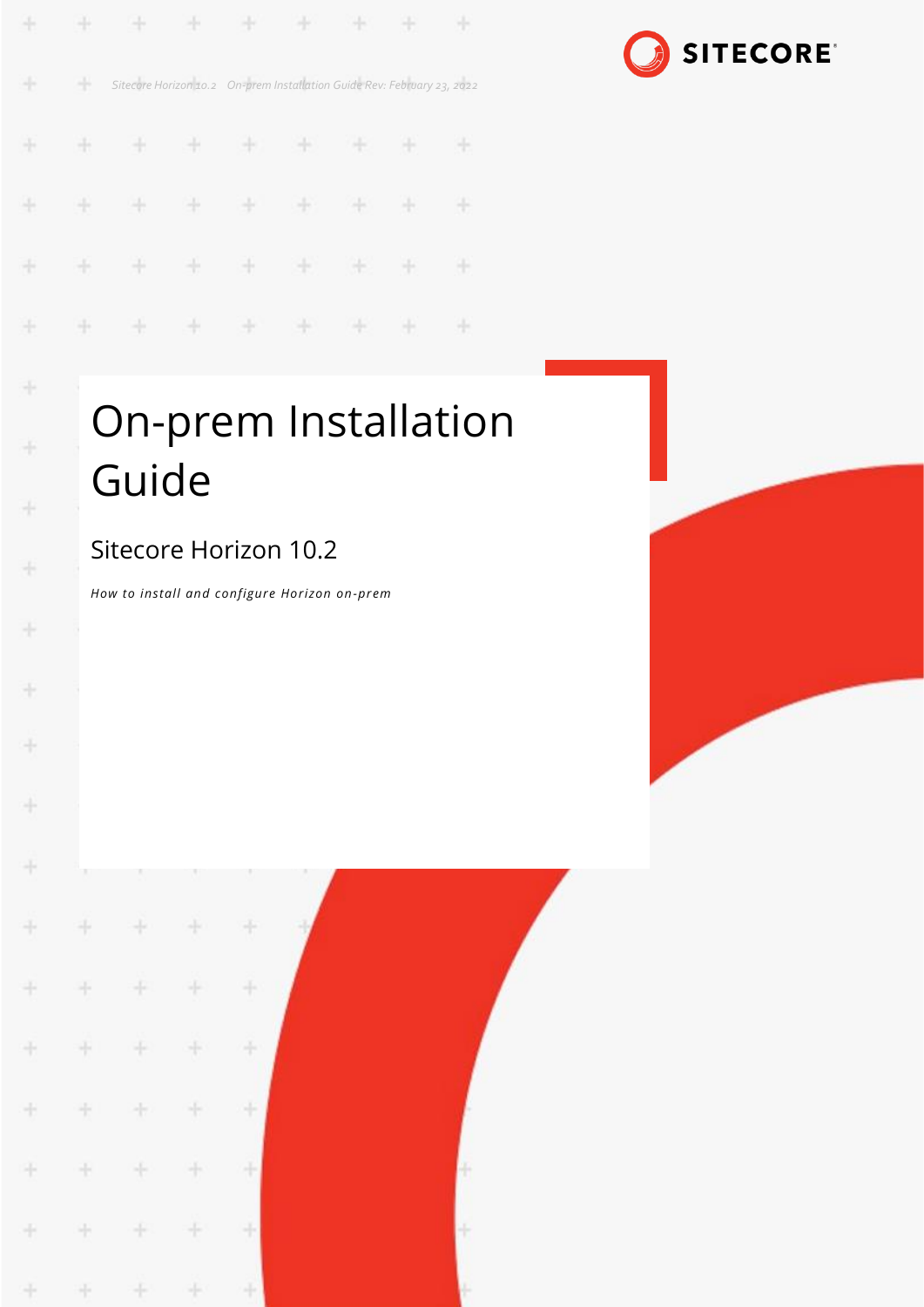

#### **Table of Contents**

| Prerequisites to integrate Sitecore Experience Accelerator (SXA) with Horizon 4 |  |
|---------------------------------------------------------------------------------|--|
|                                                                                 |  |
|                                                                                 |  |
|                                                                                 |  |
|                                                                                 |  |
|                                                                                 |  |
|                                                                                 |  |
|                                                                                 |  |
|                                                                                 |  |
|                                                                                 |  |

*Sitecore® is a registered trademark. All other brand and product names are the property of their respective holders. The contents of this document are the property of Sitecore. Copyright © 2001-2022 Sitecore. All rights reserved.*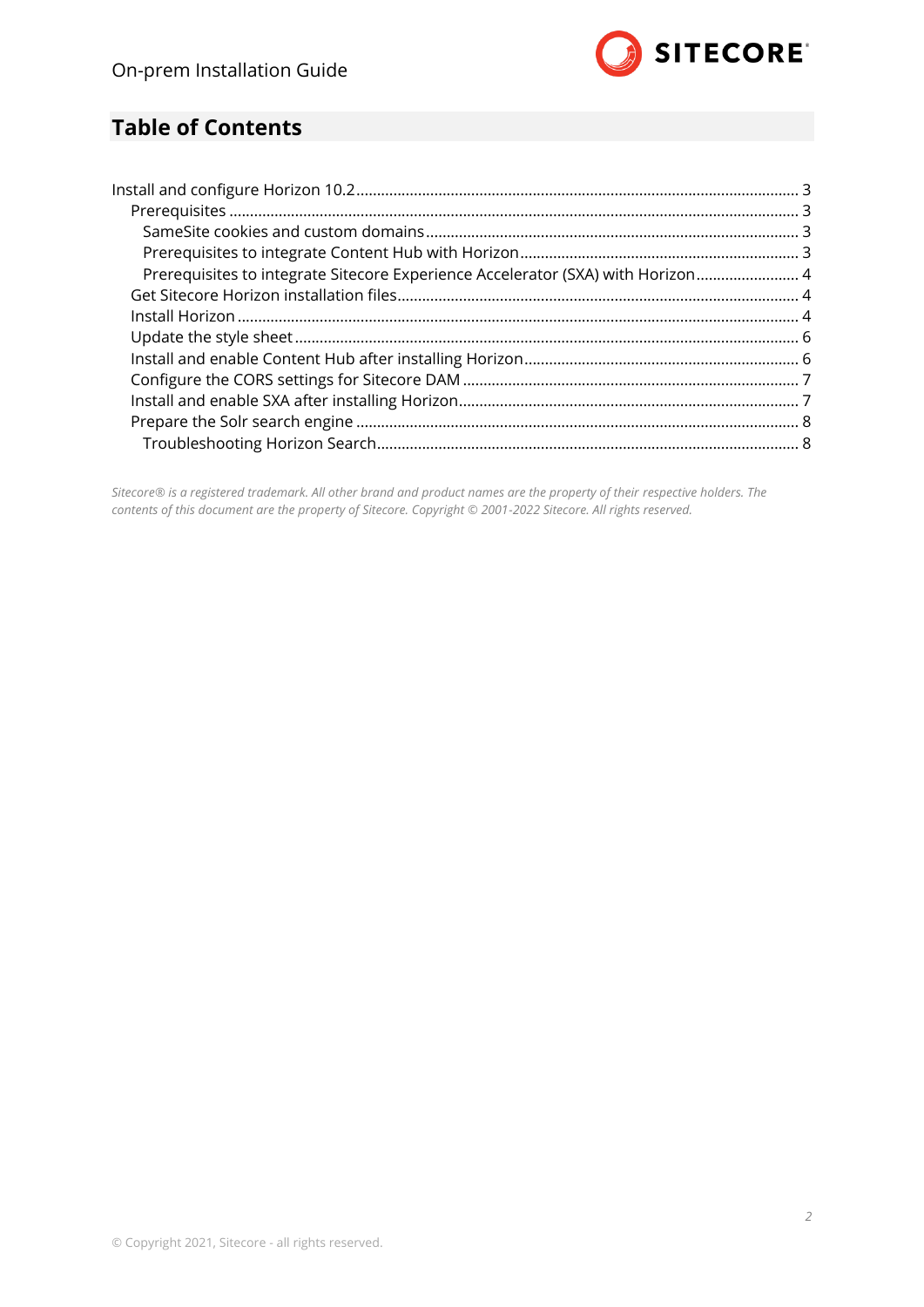

## <span id="page-2-0"></span>**Install and configure Horizon 10.2**

<span id="page-2-1"></span>This guide tells you how to install Sitecore Horizon on-prem.

#### **Prerequisites**

Before you install Sitecore Horizon, you must:

- Install Sitecore Experience Platform 10.2.
- Ensure that your Sitecore Content Management (CM) site is accessible with the https protocol.
- **[Enable support for the WebSocket Protocol](https://docs.microsoft.com/en-us/iis/get-started/whats-new-in-iis-8/iis-80-websocket-protocol-support) in Windows Server Manager.**
- Ensure Sitecore Identity is installed.

You must also install the following tools on the server where you plan to install Horizon:

- [Sitecore Installation Framework \(SIF\) 2.3.0](https://dev.sitecore.net/Downloads/Sitecore_Installation_Framework/2x/Sitecore_Installation_Framework_230.aspx)
- [ASP.NET Core/.NET Core: Runtime & Hosting Bundle 3.1.15 x64](https://dotnet.microsoft.com/download/dotnet/3.1)

<span id="page-2-2"></span>After you install the tools, restart your machine.

#### **SameSite cookies and custom domains**

The companies that create commonly-used browsers such as Chrome and Safari are changing how the browsers interpret the [SameSite cookie attribute.](https://www.chromium.org/updates/same-site) After the change takes effect, Horizon only works if the Sitecore Horizon host instance, the Sitecore identity instance, and the Sitecore Content Management (CM) instance belong to the same site. (For more information about SameSite cookies, read [this article.](https://web.dev/samesite-cookies-explained/#explicitly-state-cookie-usage-with-the-samesite-attribute)) We recommend that you assign custom domains to the Sitecore Horizon host and Sitecore identity instances.

The following are examples of valid configuration:

```
Example 1
Sitecore CM: https://cm.mycompany.com
Sitecore identity: https://si.mycompany.com
Horizon: https://horizon.mycompany.com
```

```
Example 2
Sitecore CM: https://cmdomain.com
Sitecore identity: https://si.cmdomain.com
Horizon: Horizon.cmdomain.com.
```
#### <span id="page-2-3"></span>**Prerequisites to integrate Content Hub with Horizon**

To work with Content Hub media in Horizon, you must:

- Deploy and configure Sitecore Content Hub and install Sitecore Connect™ for Content Hub. (Compatible versions are listed [here.](https://support.sitecore.com/kb?id=kb_article_view&sysparm_article=KB0505663))
- Enable content Hub integration for Horizon during Horizon installation (see the Install Horizon section).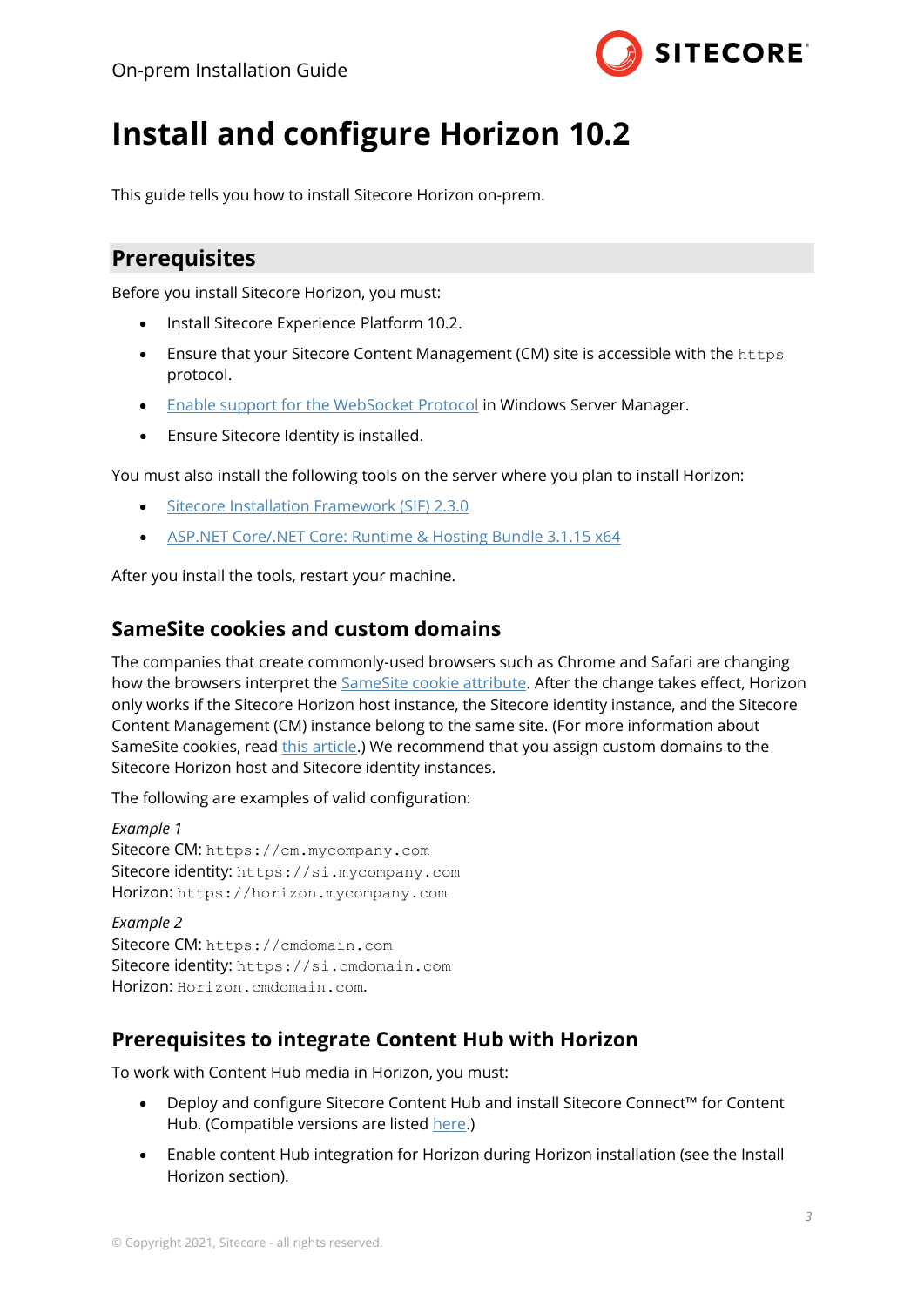

• [Configure the CORS settings for Sitecore DAM.](#page-6-0)

#### <span id="page-3-0"></span>**Prerequisites to integrate Sitecore Experience Accelerator (SXA) with Horizon**

To work with SXA in Horizon, you must:

- Install and configure the appropriate version of the [Sitecore Experience Accelerator](https://dev.sitecore.net/Downloads/Sitecore_Experience_Accelerator.aspx) module.
- Enable SXA module integration for Horizon during Horizon installation (see the Install Horizon section).

#### <span id="page-3-1"></span>**Get Sitecore Horizon installation files**

To get the Horizon installation files:

• Download the Horizon installation .zip file (Sitecore Horizon 10.2.0.zip) and unpack it.

#### <span id="page-3-2"></span>**Install Horizon**

To install Horizon:

1. In the InstallHorizon.ps1 file, specify the following parameters:

| Parameter name      | <b>Information to enter</b>                                                                                                                                                                                                                                                                                           |  |  |
|---------------------|-----------------------------------------------------------------------------------------------------------------------------------------------------------------------------------------------------------------------------------------------------------------------------------------------------------------------|--|--|
| horizonInstanceName | The name of the Horizon website.<br>The Horizon instance name can only contain:                                                                                                                                                                                                                                       |  |  |
|                     | Alphanumeric characters (A-Z, a-z, 0-9)<br>$\bullet$                                                                                                                                                                                                                                                                  |  |  |
|                     | Minus $(-)$                                                                                                                                                                                                                                                                                                           |  |  |
|                     | Period (.)<br>Periods can only be used to delimit the<br>components of domain style names.                                                                                                                                                                                                                            |  |  |
| horizonAppUrl       | The Horizon site URL including web protocol.                                                                                                                                                                                                                                                                          |  |  |
|                     | Due to the SameSite cookie attribute changes,<br>we recommend that you set the Horizon<br>website as a subdomain of the Sitecore<br>Content Management instance. For example, if<br>the Sitecore CM instance has the address:<br>https://cmdomain.com, then set this<br>parameter to:<br>https://horizon.cmdomain.com |  |  |
| horizonPhysicalPath | The physical path where you expect Horizon to<br>be installed. For example,<br>C:\inetpub\wwwroot\horizon.                                                                                                                                                                                                            |  |  |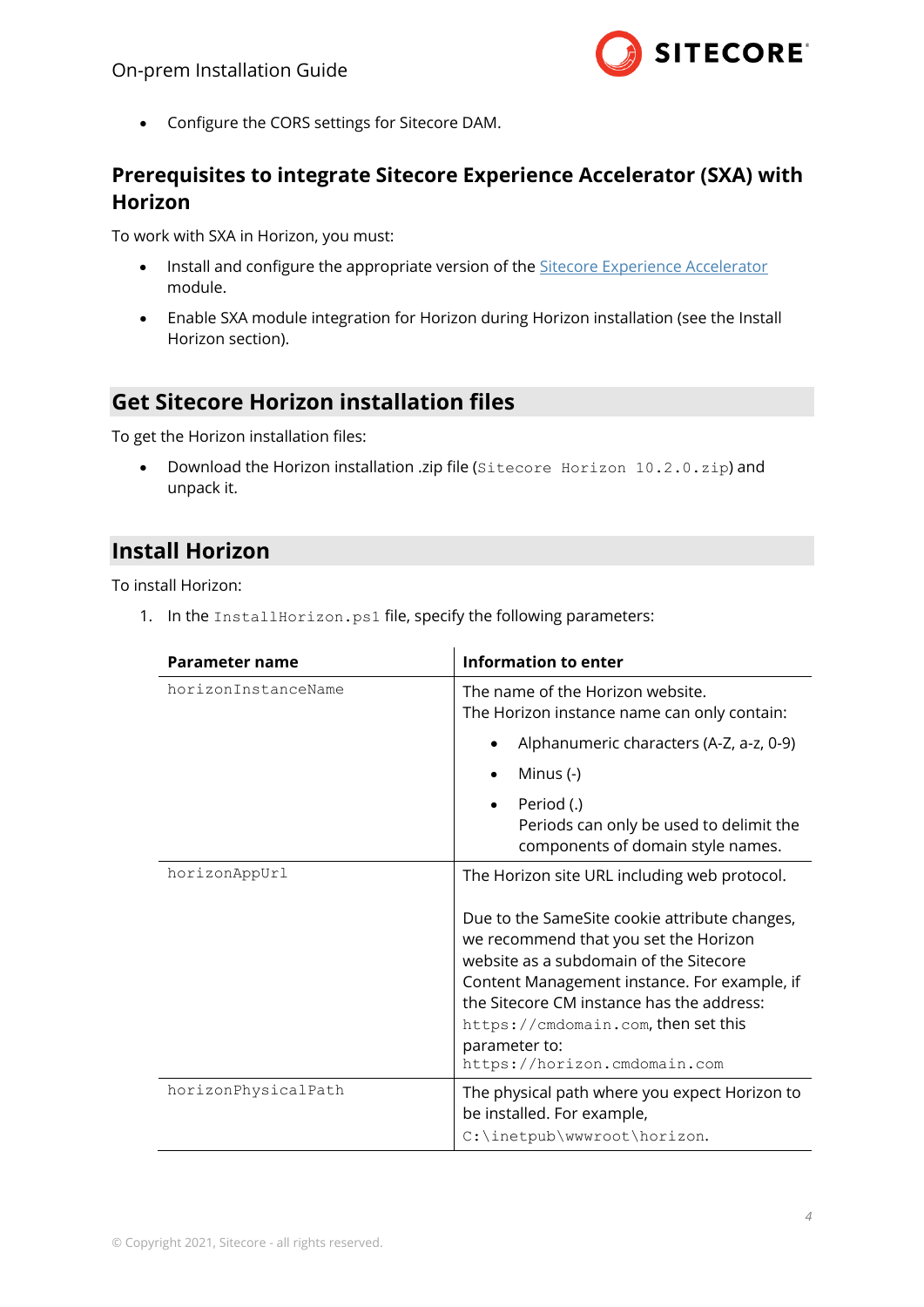

| <b>Parameter name</b>         | <b>Information to enter</b>                                                                                                                                                                                                                                                   |  |  |
|-------------------------------|-------------------------------------------------------------------------------------------------------------------------------------------------------------------------------------------------------------------------------------------------------------------------------|--|--|
| sitecoreCmInstanceName        | The name of the Sitecore Content<br>Management instance.                                                                                                                                                                                                                      |  |  |
| sitecoreAdminPassword         | The password of the admin user of the<br>Sitecore Content Management instance.                                                                                                                                                                                                |  |  |
| sitecoreCmInstancePath        | The physical path of the Sitecore Content<br>Management instance.                                                                                                                                                                                                             |  |  |
| sitecoreCmInstanceUrl         | The content management site URL including<br>web protocol that is used to access the content<br>management site (for example,<br>https://cmdomain.com).                                                                                                                       |  |  |
| sitecoreCmInstanceInternalUrl | The content management site URL including<br>web protocol that is used to access the content<br>management site internally by Horizon service<br>(for example, http://cmdomain.com). It can<br>differ from sitecoreCmInstanceUrl if<br>Sitecore is installed with containers. |  |  |
| identityServerUrl             | The Sitecore Identity server site URL including<br>web protocol (for example,<br>https://identity.cmdomain.com).                                                                                                                                                              |  |  |
| identityServerPoolName        | The Sitecore Identity server pool name.                                                                                                                                                                                                                                       |  |  |
| identityServerPhysicalPath    | The physical path of the Sitecore Identity<br>server.                                                                                                                                                                                                                         |  |  |
| solrCorePrefix                | The prefix of the Sitecore Solr core index for<br>Horizon. Make sure it is aligned with the prefix<br>for the sitecore_master_index from your<br>current deployment.                                                                                                          |  |  |
| licensePath                   | The Sitecore license file location, including the<br>file name. For example,<br>C:\Project\Files\license.xml                                                                                                                                                                  |  |  |
| enableContentHub              | Set to \$true to enable ContentHub<br>integration with Horizon on the deployed<br>Sitecore instance, or \$false to disable the<br>integration.                                                                                                                                |  |  |
|                               | If set to \$true, it enables the Sitecore<br>/Plugins/Filters/ContentHub node in<br>the sitecorehost. xml file, in the Horizon<br>site physical path.                                                                                                                         |  |  |
| enableSXA                     | Set to \$true to enable SXA module<br>integration with Horizon on the installed<br>Sitecore instance, or \$false to disable the<br>integration.                                                                                                                               |  |  |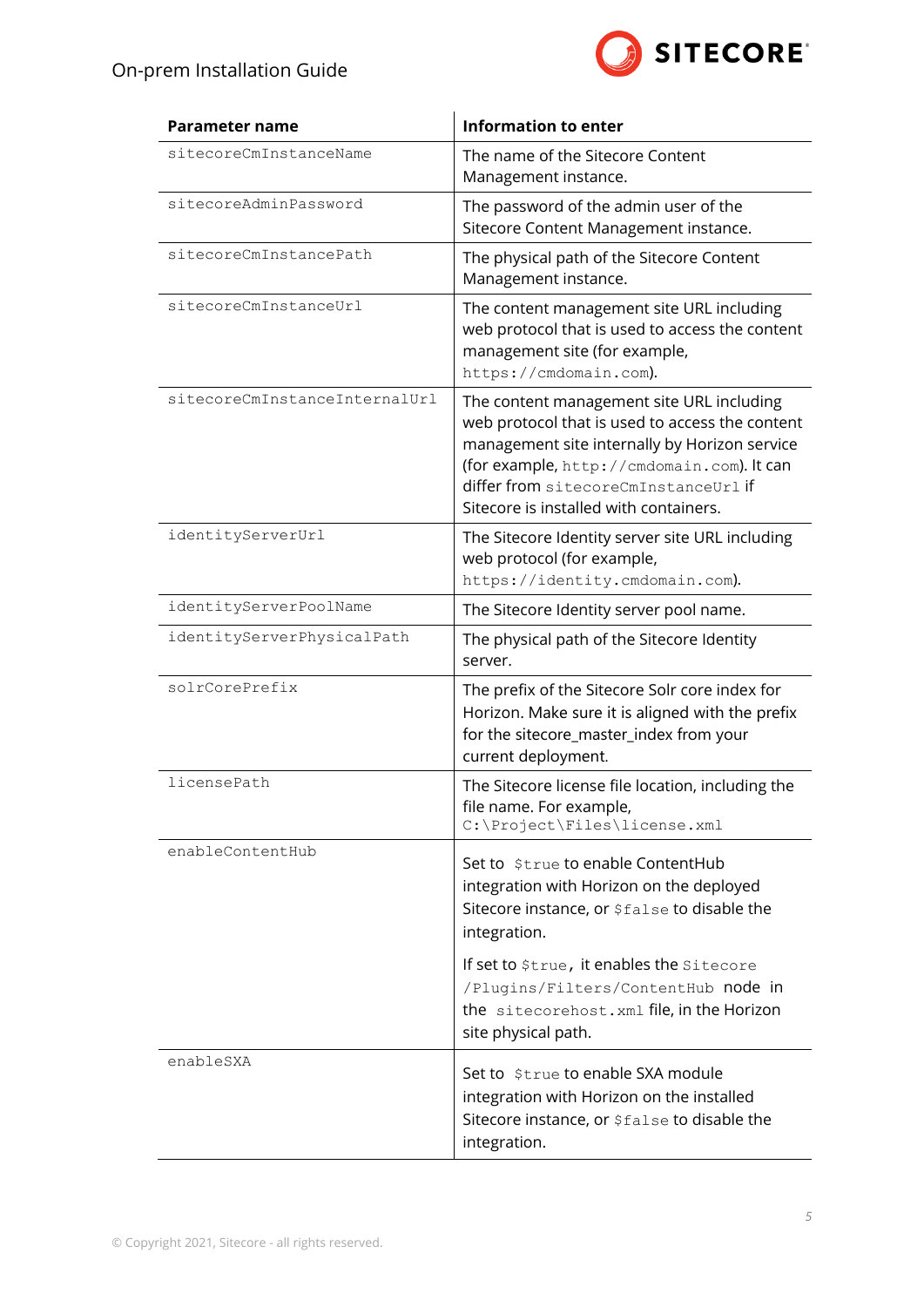

| Parameter name | <b>Information to enter</b>                                                            |  |  |  |
|----------------|----------------------------------------------------------------------------------------|--|--|--|
| topology       | The topology type of the deployed Sitecore<br>instance (can be set to either XP or XM) |  |  |  |

- 2. In Windows, launch PowerShell as an administrator.
- 3. In a PowerShell command line, run the InstallHorizon.ps1 cmdlet.

When installation is finished, you can access the Horizon website using the name specified in the horizonAppUrl parameter in the InstallHorizon.ps1 file.

#### <span id="page-5-0"></span>**Update the style sheet**

Before you can use the alignment and indentation features in the rich text editor in Horizon, you must define some styles in your style sheet.

To enable alignment and indentation in the rich text editor:

Add the following lines to your default style sheet:

```
.rte-indent-1 {
  padding-left: 40px;
}
.rte-indent-2 {
  padding-left: 80px;
}
.rte-indent-3 {
  padding-left: 120px;
}
.rte-indent-4 {
  padding-left: 160px;
}
.rte-indent-5 {
  padding-left: 200px;
}
.rte-indent-6 {
  padding-left: 240px;
}
.rte-indent-7 {
  padding-left: 280px;
}
.rte-indent-8 {
  padding-left: 320px;
}
.rte-align-center {
  text-align: center;
}
.rte-align-justify {
  text-align: justify;
}
.rte-align-right {
  text-align: right;
}
```
#### <span id="page-5-1"></span>**Install and enable Content Hub after installing Horizon**

If you did not install Sitecore Content Hub before you installed Horizon, you can enable Sitecore Content Hub integration for Horizon after you install both Horizon and Content Hub.

To enable Content Hub integration after installing Horizon: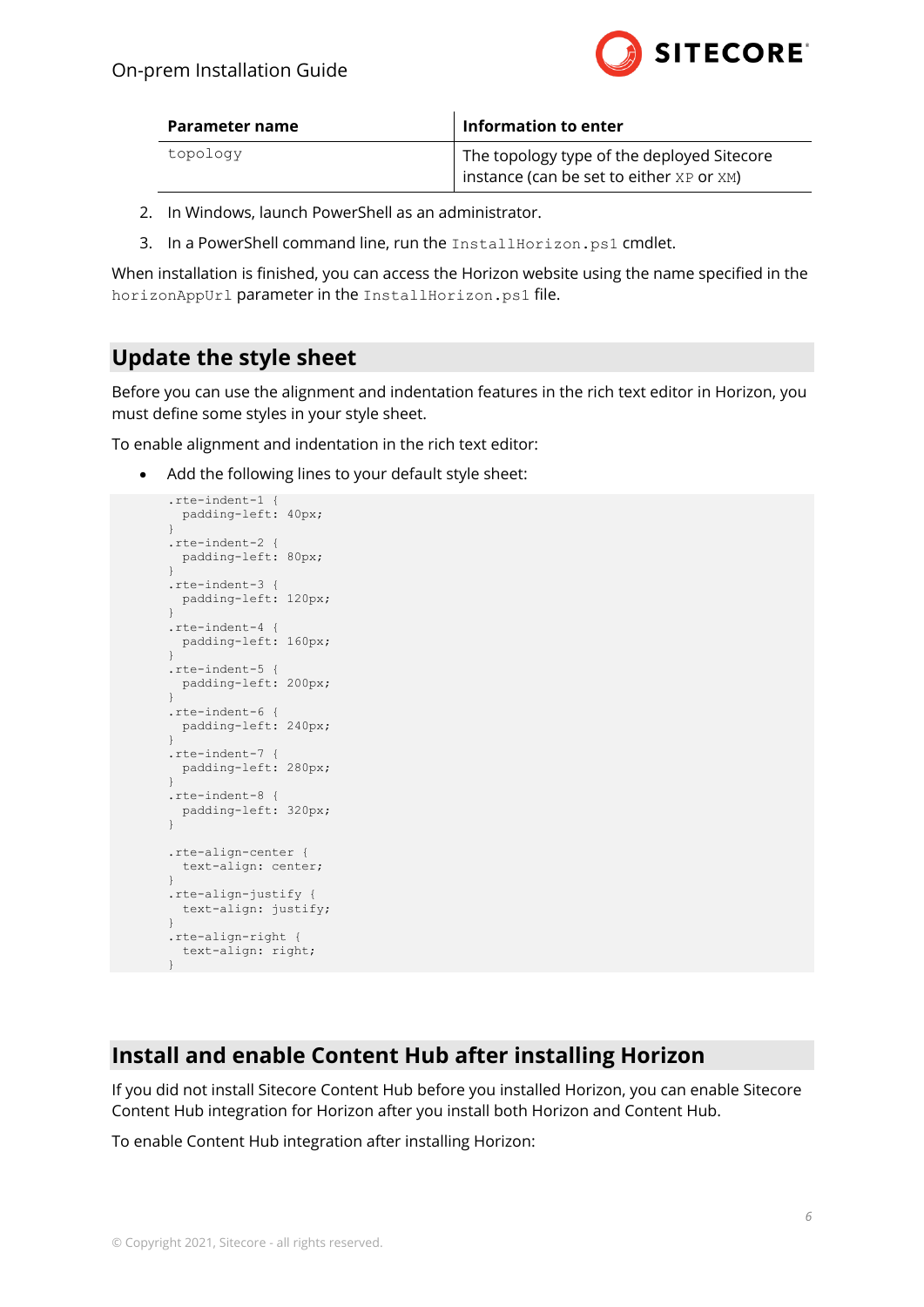

- 1. Make sure you have installed and configured Sitecore Content Hub and Sitecore Connect™ for Content Hub.
- 1. Open the sitecorehost.xml file, which is in the root folder of the Sitecore Horizon site physical path.
- 2. In the Plugins section, uncomment the <ContentHub>+ContentHub</ContentHub> line.
- 3. Delete the <ContentHub>-ContentHub</ContentHub> line if it exists. The result looks like this:

```
 <Plugins>
   <Filters>
     <ExplicitEnablement>-ExplicitEnablement</ExplicitEnablement>
     <!-- Uncomment the line below to enable ContentHub plugin -->
    <ContentHub>+ContentHub</ContentHub>
   </Filters>
 </Plugins>
```
#### <span id="page-6-0"></span>**Configure the CORS settings for Sitecore DAM**

If you have enabled integration with Content Hub, you must add the Horizon site URL to the CORS settings for your Sitecore DAM™ instance.

To update the CORS settings for your Sitecore DAM instance:

• In the Sitecore Connect™ for Content Hub documentation, follow the steps in the CORS configuration section, but add the Sitecore Horizon site URL instead of the Sitecore instance URL.

#### <span id="page-6-1"></span>**Install and enable SXA after installing Horizon**

If you did not install SXA before you installed Horizon, you can enable SXA integration with Horizon after you install both Horizon and SXA.

To enable SXA integration after installing Horizon:

- 1. Make sure you have installed and configured SXA and all its prerequisites.
- 2. Open the sitecorehost. xml file, which is in the root folder of the Sitecore Horizon site physical path.
- 3. In the Plugins section, uncomment the <ExperienceAccelerator>+SXA</ExperienceAccelerator> line.
- 4. Delete the <ExperienceAccelerator>-SXA</ExperienceAccelerator> line if it exists.

The result looks like this:

```
 <Plugins>
  \langleFilters>
     <ExplicitEnablement>-ExplicitEnablement</ExplicitEnablement>
     <!-- Uncomment the line below to enable SXA plugin -->
     <ExperienceAccelerator>+SXA</ExperienceAccelerator>
   </Filters>
 </Plugins>
```
5. Restart Horizon website in IIS.